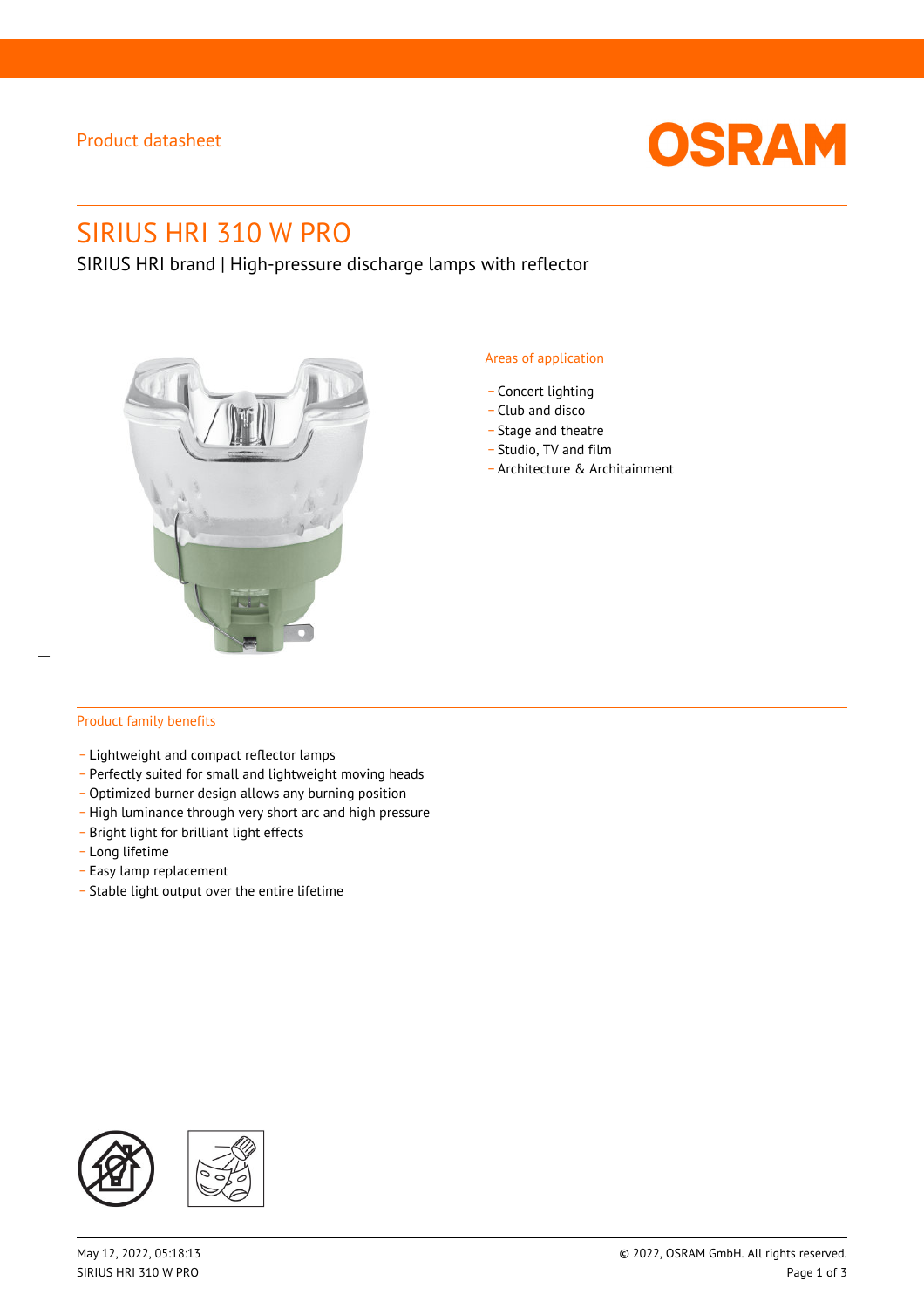## Product datasheet

## Technical data

## **Electrical data**

| Nominal wattage        | 310.00 W |
|------------------------|----------|
| <b>Nominal current</b> | 5 A      |
| Nominal voltage        | 70.0 V   |

### **Photometrical data**

| <b>Nominal luminous flux</b> | 15500 lm |  |  |
|------------------------------|----------|--|--|
| Color temperature            | 7650 K   |  |  |
| Color rendering index Ra     | 85       |  |  |

## **Dimensions & weight**

| <b>Diameter</b> | 58.0 mm  |
|-----------------|----------|
| Length          | 72.0 mm  |
| Arc length      | $0.9$ mm |

## **Lifespan**

| Lifespan |  |
|----------|--|

Г

**Lifespan** 6000 h

#### **Environmental information**  $\overline{\phantom{a}}$

| Information according Art. 33 of EU Regulation (EC) 1907/2006 (REACh) |                                               |  |  |  |
|-----------------------------------------------------------------------|-----------------------------------------------|--|--|--|
| Date of Declaration                                                   | 07-04-2022                                    |  |  |  |
| <b>Primary Article Identifier</b>                                     | 4062172085304   4062172169424   4062172169455 |  |  |  |
| Declaration No. in SCIP database                                      | In work                                       |  |  |  |